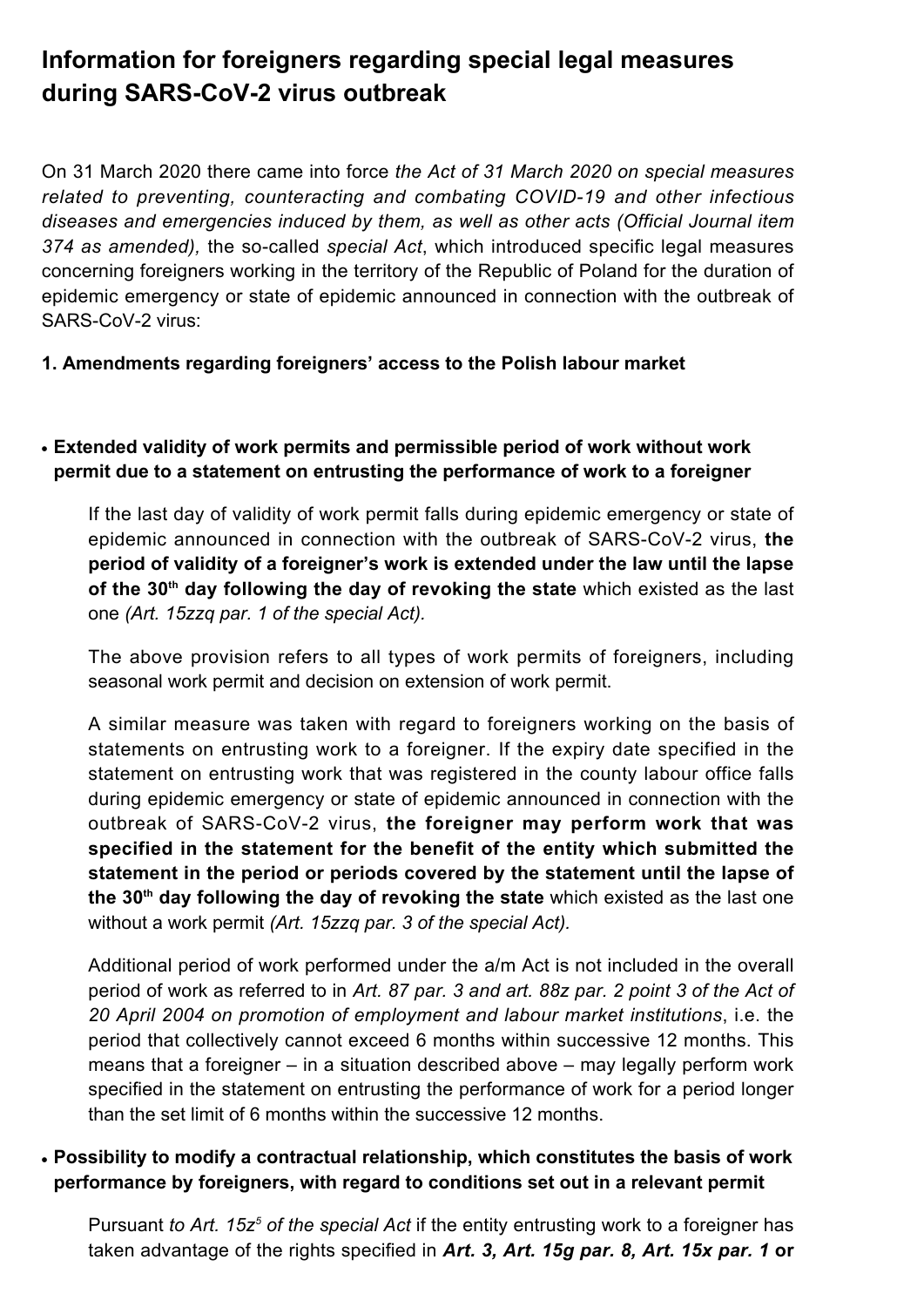*Art. 15zf par. 1 of the special Act* and changed the conditions of foreigner's work set out in:

- 1. temporary residence and work permit,
- 2. temporary residence permit to perform work in a highly skilled profession,
- 3. work permit,
- 4. seasonal work permit
- 5. statement on entrusting the performance of work to a foreigner that was entered in the register of statements under *Art. 88z par 2 of the Act on promotion of employment and labour market institutions*
- the foreigner **may perform work under these altered conditions** without the need to change the work permit, obtain a new work permit or enter a new statement on entrusting the performance of work to a foreigner in the register of statements.

The above provision applies **accordingly to conditions of work performance specified in temporary residence permits** as referred to in *Art. 139a* (in-house relocation) and *Art. 139o* (long term mobility) of the *Act of 12 December 2013 on foreigners*, if the above rights specified in the *special Act* are taken advantage of by a receiving entity established in the territory of the Republic of Poland.

A similar measure was taken with regard to foreigners taking of **short term mobility**. If a receiving entity referred to in *Art. 3 point 5b of the Act on foreigners* that is established in the territory of Poland takes advantage of the rights comprised in the *special Act* leading to a change in conditions of work performed by a foreigner that are specified in documents enclosed with the notification referred to *Art. 139n par. 1 point 3 of the Act on foreigners*, the **foreigner may perform work under these altered conditions.**

• The possibility to be exempt from the obligation of obtaining work permit by the **entity entrusting work to a foreigner if a foreigner performs seasonal work**

Pursuant to Art. 15z<sup>7</sup> par. 1 of the special Act work permit is not required during epidemic emergency or state of epidemic announced in connection with COVID-19 and also until the lapse of the  $30<sup>th</sup>$  day following the day of revoking the state which existed as the last one, if a foreigner performs work in the scope of subclasses of activity specified in the provisions issued under *Art. 90 par. 9 of the Act on promotion of employment and labour market institutions* seasonal work) and holds:

- a. any work permit valid after 13 March 2020 or
- b. a statement on entrusting the performance of work to a foreigner that was entered in the register of statements where at least one day of work specified in the statement fell after 13 March 2020.

The above provision shall apply to extended work permit and extended seasonal work permit accordingly *(Art. 15z<sup>7</sup> par. 2 of the special Act).*

# **2. Amendments regarding legality of foreigners' stay in Poland**

● **Extending the validity of domestic visas and temporary residence permits under the law**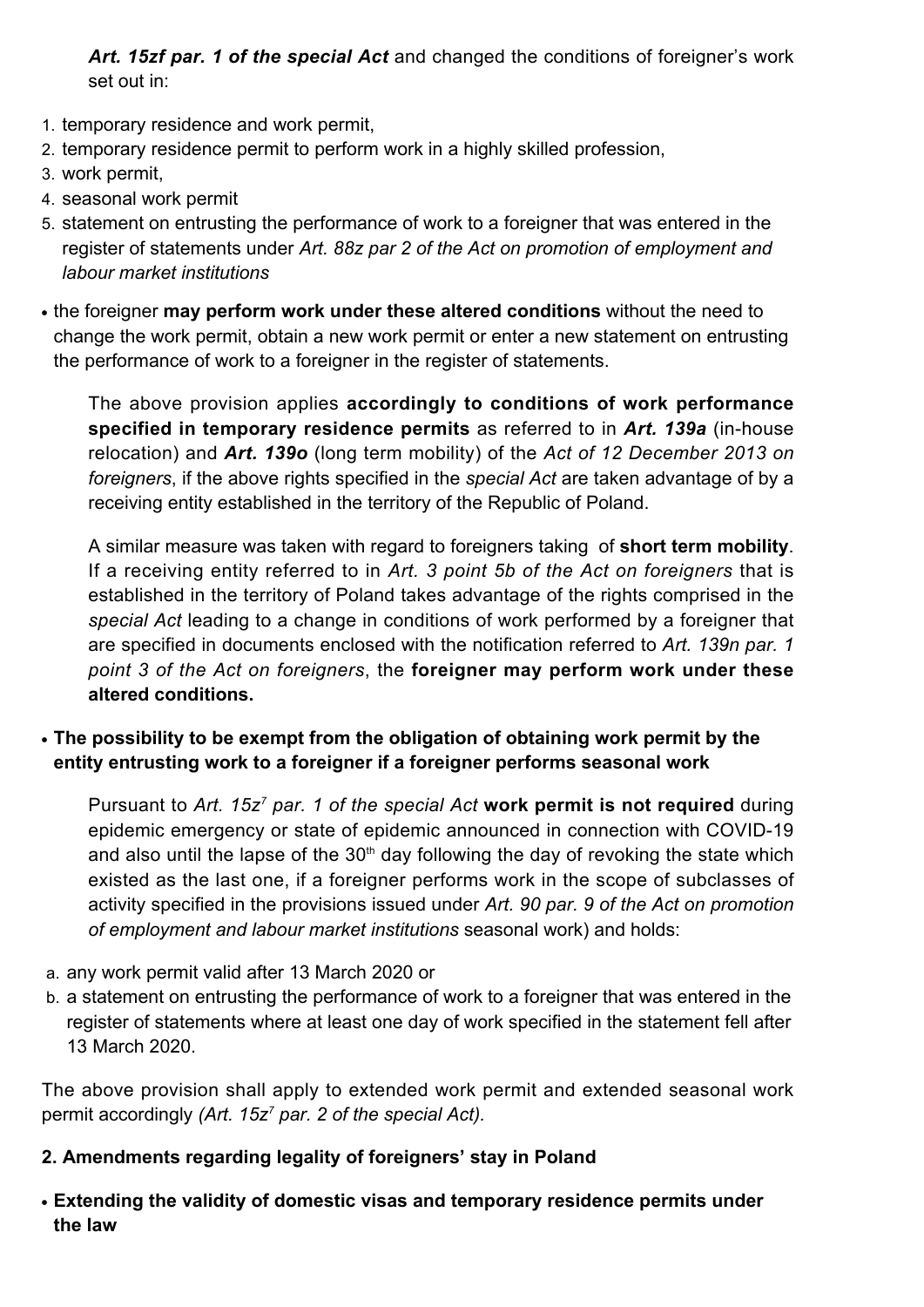If the last day of foreigners' stay under a domestic visa falls during epidemic emergency or state of epidemic announced in connection with the outbreak of SARS-CoV-2 virus, **the period of stay under this visa is extended under the law until the lapse of the 30th day following the day of revoking the state** which existed as the last one without a work permit *(Art. 15zd par. 1 of the special Act)*.

Likewise, **the period of validity of temporary residence permits is also extended**. It means that a foreigner does not have to apply for official confirmation of validity of a temporary residence permit.

# • Stay of foreigners in the territory of the Republic of Poland Short under short□term **residence permits is considered legal**

In case of a foreigner residing in Poland on the day on which epidemic emergency or state of epidemic in connection with the outbreak of SARS-CoV-2 virus was first announced:

- a. based on a Schengen visa,
- b. based on a visa issued by another Schengen country,
- c. based on a residence document issued by another Schengen country,
- d. based on visa-free travel,
- e. based on a long-term visa issued by another EU Member State that is not a Schengen country, if it entitles one to stay in the territory of the Republic of Poland under European Union legislation
- their stay in the territory of Poland is considered legal starting from the day following the last day of legal stay under those visas, documents or visa-free travel until the lapse of the  $30<sup>th</sup>$  day following the day of revoking the state of emergency or state of epidemic which existed as the last one *(Art. 15z<sup>1</sup> of the special Act)*.

At the same time **the a/m foreigners are entitled to perform work in Poland** if they hold:

- ❍ a valid work permit or a valid seasonal work permit,
- ❍ a statement on entrusting the performance of work that was entered in the register of statements, including a statement which under *Art. 15zzq par. 3 of the special Act* entitles one to perform work in the period or periods not covered by the statement, i.e. the possibility for a foreigner to perform work in line with a statement submitted by a given entity, if the period of work specified therein falls during epidemic emergency or state of epidemic announced in connection with the outbreak of SARS-CoV-2 virus
- **Extension of deadlines for submission of applications for temporary residence permit, permanent residence permit, residence permit for a long-term UE resident, for extension of the visa and stay in the framework of non-visa travel**

If the deadline for submission of application on the a/m residence titles falls during epidemic emergency or state of epidemic announced in connection with the outbreak of SARS-CoV-2 virus, **the deadline is extended until the lapse of the 30th day following the day of revoking the state of emergency or state of epidemic which existed as the last one** *(Art. 15z of the special Act)*.

**The foreigner's stay in the territory of Poland during the a/m extended period**